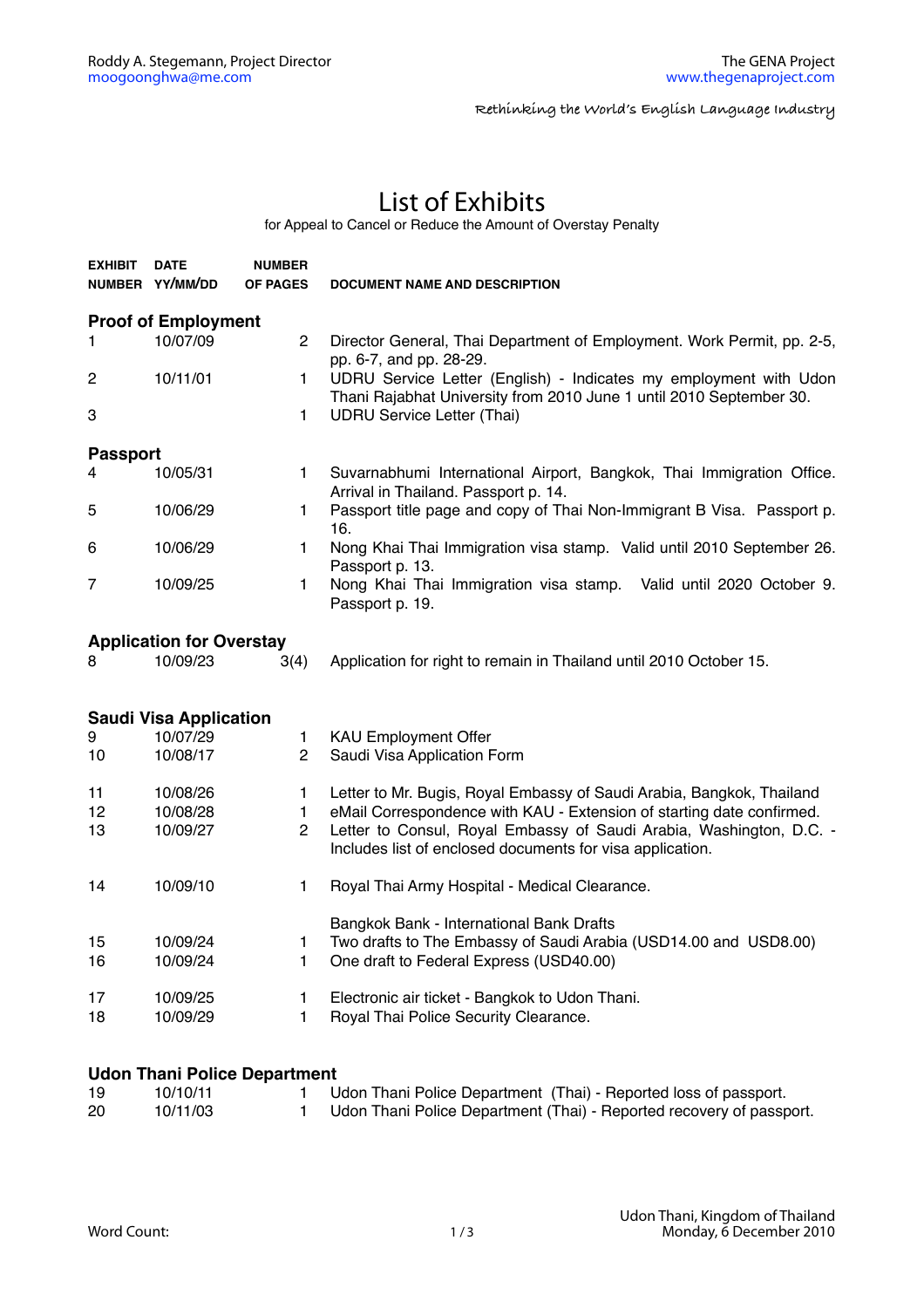**Rethinking the World's English Language Industry**

## **International and Domestic Document Shipment**

| 21<br>22                            | 10/09/28<br>10/10/01 | $\mathbf{1}$<br>1.   | FedEx International Air Waybill - Udon Thani to Washington, D.C.<br>FedEx Tracking Update - Indicates date that passport arrived in<br>Washington, D.C.                                                              |  |  |  |  |
|-------------------------------------|----------------------|----------------------|----------------------------------------------------------------------------------------------------------------------------------------------------------------------------------------------------------------------|--|--|--|--|
| 23                                  | 10/10/08             | 1.                   | Thai Postal Service - Track and Trace Results for Royal Thai Police<br>criminal clearance. Bangkok to Washington, D.C.                                                                                               |  |  |  |  |
| 24                                  | 10/10/22             | 1.                   | FedEx - Personal Account Credit Application Form                                                                                                                                                                     |  |  |  |  |
| 25                                  | 10/10/22             | 1.                   | FedEx International Air Waybill - Saudi Consulate, Washington, D.C. to<br>Royal Embassy of Saudi Arabia, Bangkok, Thailand.                                                                                          |  |  |  |  |
| 26                                  | 10/10/29             | $\mathbf{1}$         | Envelope Royal Embassy of Saudi Arabia, Bangkok - Documents mailing<br>date of passport from Bangkok to Udon Thani.                                                                                                  |  |  |  |  |
| 27                                  | 10/11/02             | $\mathbf{2}$         | FedEx Freight Notice/Receipt and Detail. - Documents billing for<br>shipment from Washington, D.C. to Bangkok.                                                                                                       |  |  |  |  |
| <b>Personal Banking and Finance</b> |                      |                      |                                                                                                                                                                                                                      |  |  |  |  |
| 28                                  | 10/11/05             | 1                    | Promissary note to Bernd Becker for loan of BHT3,000.                                                                                                                                                                |  |  |  |  |
| 29                                  | 10/11/17             | 1                    | Promissary note to Bernd Becker for loan of BHT2,000.                                                                                                                                                                |  |  |  |  |
| 30                                  | 10/11/19             | 1                    | Promissary note to Sadykh Sadykhof for loan of USD1,000.                                                                                                                                                             |  |  |  |  |
| 31                                  | 10/11/29             | 1.                   | Promissary note to Bernd Becker for loan of BHT500.                                                                                                                                                                  |  |  |  |  |
| 32                                  | 10/12/01             | 1                    | Promissary note to Bernd Becker for loan of BHT1,000.                                                                                                                                                                |  |  |  |  |
| 33                                  | 10/12/03             | $\mathbf{2}^{\circ}$ | TMB Passbook - Indicates the date and amount of money transferred to<br>my bank account from overseas on 2010/12/02. Further indicates that I<br>have been living with a constant drain on my savings since 2010/02. |  |  |  |  |

**TOTAL NO. OF PAGES 40**